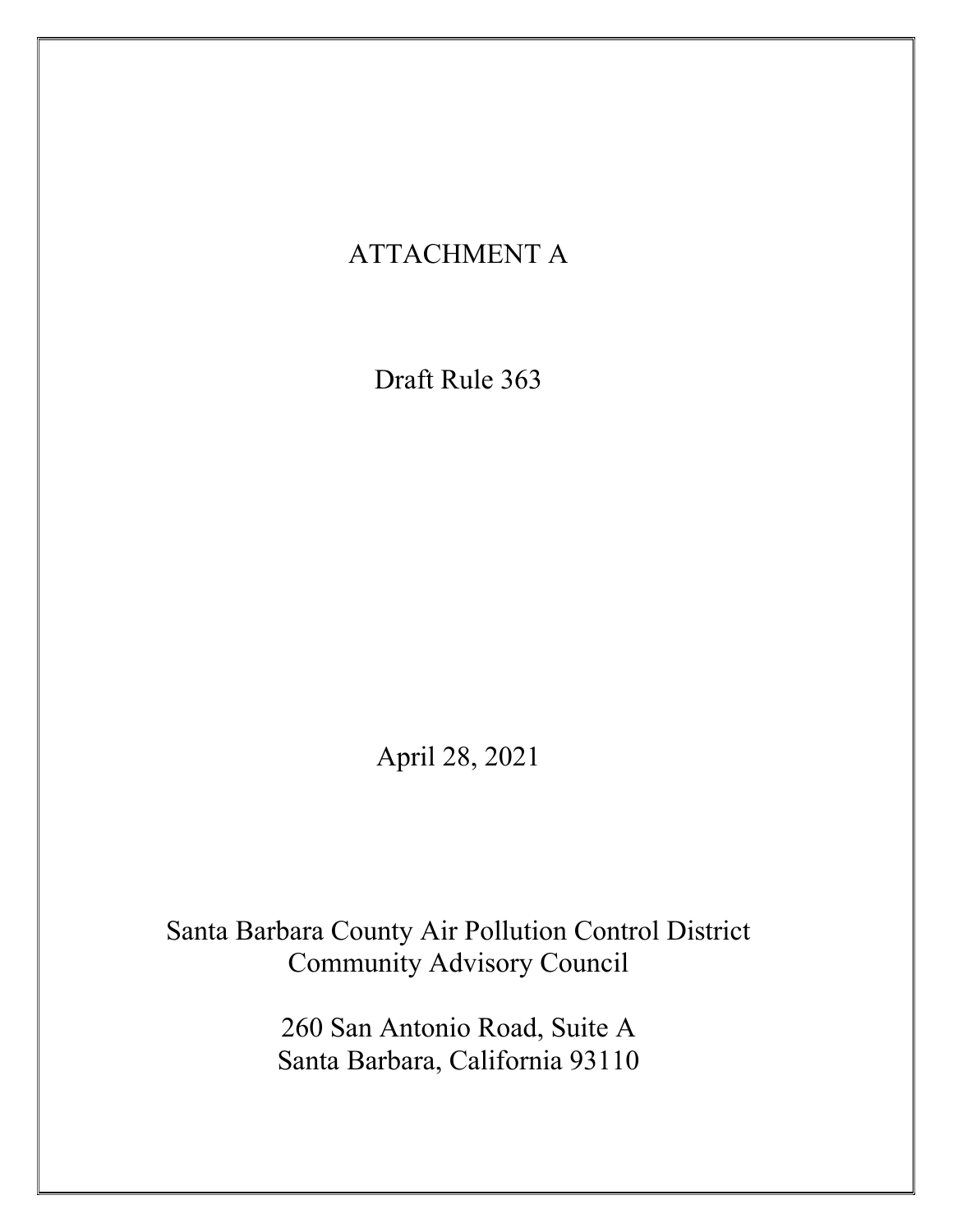#### RULE 363. PARTICULATE MATTER (PM) CONTROL DEVICES (Adopted xx/xx/xxxx)

#### A. Applicability

This rule applies to any particulate matter (PM) air pollution control device that vents direct (non-combustion) PM emissions and that is located at an AB 617 Industrial Source. PM air pollution control devices include, but are not limited to, baghouses, high efficiency particulate air (HEPA) systems, bin vents, or other dust collectors using air filters, cyclones, and wet scrubbers.

#### B. Exemptions

- 1. This rule shall not apply to any spray booth and its associated filters.
- 2. With the exception of Section D.1, the following units are exempt from this rule:
	- a. Any baghouse for which the cumulative filter surface area is less than or equal to 100 square feet.
	- b. Any portable dust collector, fume extractor, or negative air machine with a manufacturer's maximum rated capacity of less than or equal to 3,000 cubic feet per minute.
	- c. High efficiency particulate air (HEPA) systems.
- 3. With the exception of Section H.1, this rule shall not apply to any equipment with an active permit to operate that is not in operation as of *[Date of Rule adoption]*. This exemption expires once operations commence.
- 4. The following equipment is exempt from the provisions of Section E.1:
	- a. Bin vents.
	- b. PM air pollution control devices that vent a non-continuous process.
	- c. PM air pollution control devices that operate and maintain a Bag Leak Detection System (BLDS) pursuant to Section E.2.
- 5. The provisions of Sections D.1, D.2, E.1, and E.2.e through E.2.f shall not apply during startup of the PM air pollution control device, including startup after a repair to fix an equipment breakdown or after a scheduled maintenance activity. For the purpose of this exemption, startup intervals shall not last longer than necessary to reach stable operating conditions and in no case shall be longer than 45 minutes. This exemption does not relieve the operator from complying with the PM concentration (grain loading) requirements of Rule 304, Particulate Matter – Northern Zone, Rule 305, Particulate Matter Concentration – Southern Zone, or the opacity requirements as specified in Rule 302, Visible Emissions.
- 6. For PM air pollution control devices connected in series, the provisions of Section E.1 shall only apply to the PM air pollution control device exhausting to the atmosphere. In the event a Tier 2 baghouse is not the last in the series to vent to the atmosphere, the provisions of Sections D.2, E.2, and F shall not apply.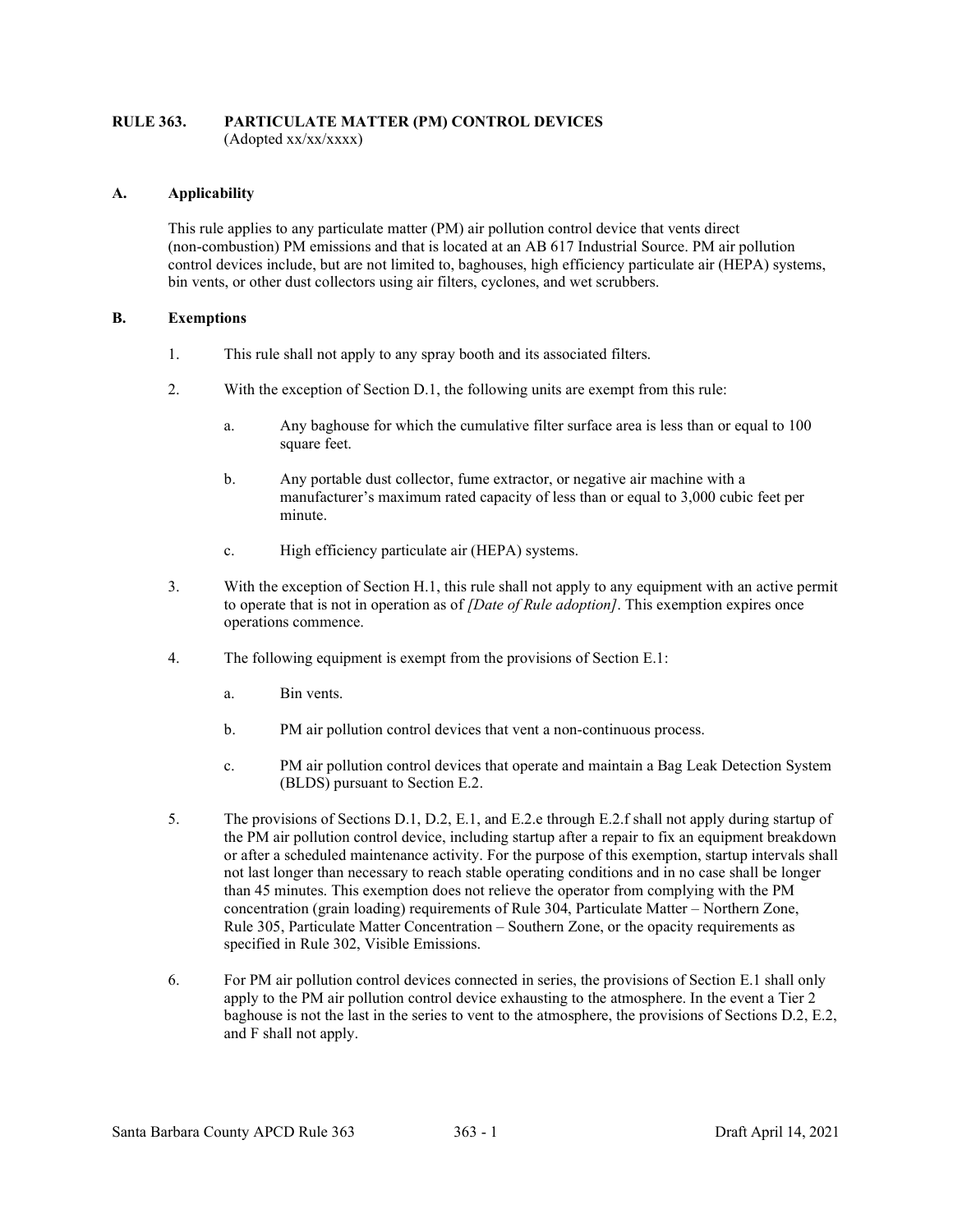#### C. Definitions

See Rule 102, Definitions, for definitions not limited to this rule. For the purposes of this rule, the following definitions shall apply:

"AB 617 Industrial Source" means any facility that, as of January  $1, 2017$ , was subject to a market-based compliance mechanism adopted by the state board pursuant to Health and Safety Code §38562(c).

"Baghouse" means an air pollution control device designed to remove PM from a gas stream using fabric filters in the shape of a tube or an envelope, or other air filters that are built into a frame or cartridge. For the purpose of this rule, baghouses are separated into two types based on the following characteristics:

- (A) Tier 1: Baghouses for which the cumulative filter surface area is less than or equal to 7,500 square feet; or
- (B) Tier 2: Baghouses for which the cumulative filter surface area is greater than 7,500 square feet.

"Bag Leak Detection System (BLDS)" means a system that monitors electrical charge transfer based on triboelectricity or electrostatic induction to continuously monitor bag leakage and similar failures by detecting changes in particle mass loading in the exhaust.

"Bin Vent" means an air filtration dust collector designed to remove PM from the air that is displaced by materials filling silos and bins.

"Cyclone" means an air pollution control device designed to remove PM from a gas stream by inertia.

"High Efficiency Particulate Air (HEPA) System" means a filtration system with a throwaway, dry type filter with a rigid casing enclosing the full depth of the pleats. The filter shall exhibit a minimum efficiency of 99.97% when tested with an aerosol of 0.3 micrometer diameter.

"Non-continuous Process" means an emissions generating activity vented to a PM air pollution control device that:

- (A) Operates no more than once per week for a period of less than 20 hours; or
- (B) Operates for periods of less than one hour, not to cumulatively exceed 4 hours during any single day.

"Shaker Baghouse" means a baghouse that uses a shaking motion to remove the accumulated dust and particulate matter on the filter bags. For the purpose of this rule, shaker baghouses are separated into two types based on the following characteristics:

- (A) A manual shaker baghouse provides the shaking motion through physical human force; or
- (B) An automated shaker baghouse provides the shaking motion through an automated mechanical mechanism. The mechanism can be activated by a timer, system setting, or at the push of a button.

"Spray Booth" means a power ventilated structure of varying dimensions and construction provided to enclose or accommodate a spraying operation to confine and limit the escape of spray vapor and residue, and to exhaust the airflow safely.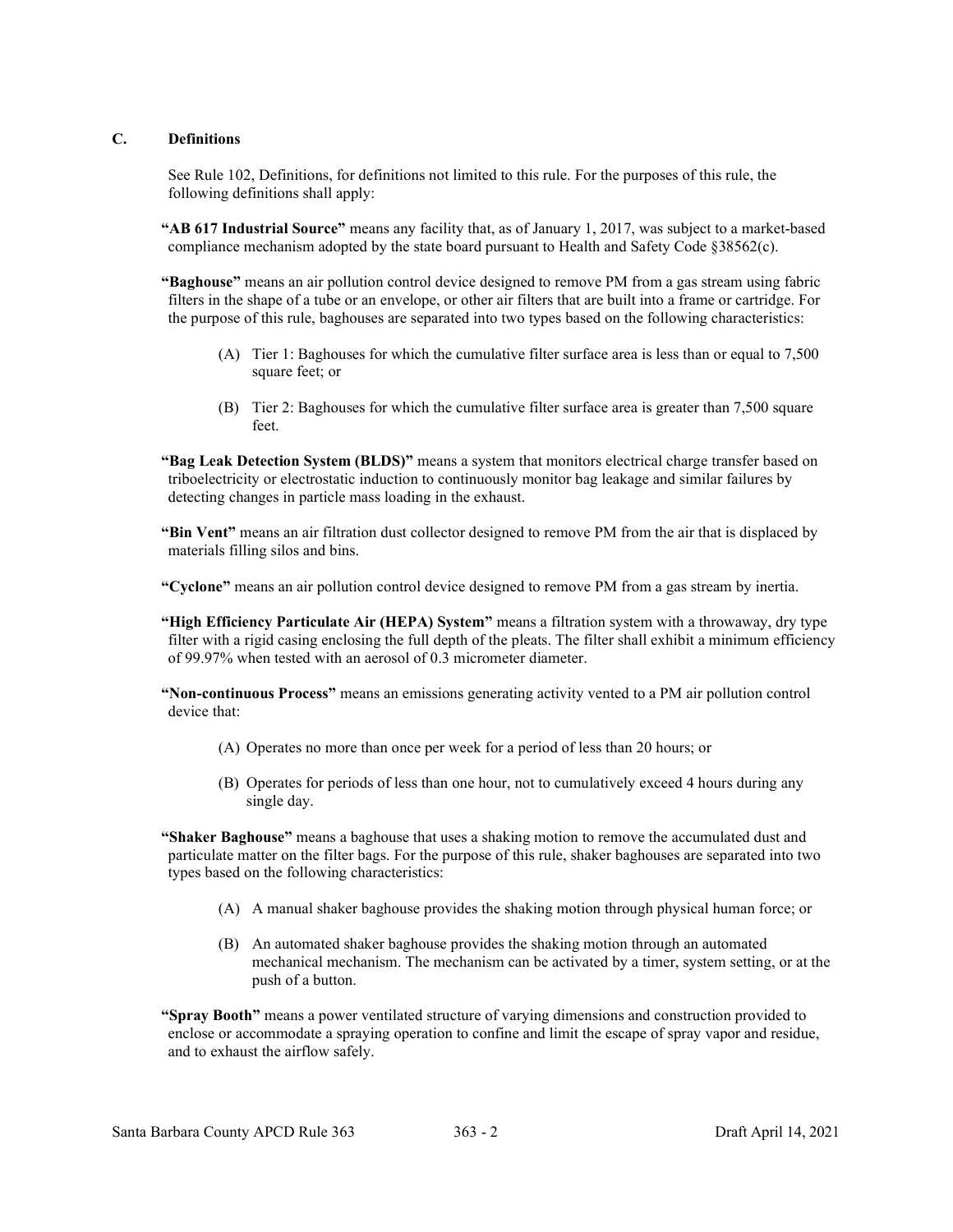"Visible Emissions" means any solid particulate matter that can be seen in the air without the aid of instruments other than corrective lenses. Visible emissions do include condensed water vapor. "Wet Scrubber" means an air pollution control device designed to remove PM from a gas stream by using a finely atomized stream of liquid to capture particulate matter pollutants.

## D. Requirements – General

- 1. Beginning *[1 year after rule adoption]*, the operator of a facility shall not cause or allow any visible emissions from any PM air pollution control device. An operator shall not be considered in violation of this requirement if the operator is in the process of complying or has complied with the applicable requirements in Sections E.1.c and E.2.e.
- 2. No later than *[1 year after rule adoption]*, each Tier 2 baghouse shall meet an outlet PM concentration of less than or equal to 0.005 grains per dry standard cubic foot (gr/dscf).
- 3. An operator shall not install a manual shaker baghouse on or after *[date of rule adoption]*.
- 4. No later than *[2 years after rule adoption]*, the operator of an existing manual shaker baghouse shall upgrade or replace it with, at a minimum, an automated shaker baghouse.
- 5. No later than [1 year after rule adoption], all PM air pollution control devices shall be operated and maintained in accordance with the manufacturer's operation and maintenance manual or other similar written materials supplied by the manufacturer or distributor of a control device to ensure that the control device remains in proper operating condition. If such documents are not available, the operator shall provide and follow written operation and maintenance procedures for the PM control device(s). Such documentation shall be made available to the Control Officer immediately upon request.
- 6. When a new process is vented to a baghouse, the operator shall install and maintain a ventilation system that meets a minimum capture velocity requirement specified in the applicable standards of the most current edition of the U.S. Industrial Ventilation Handbook, American Conference of Governmental Industrial Hygienists, at the time of installation.
- 7. The operator shall discharge material collected in a PM air pollution control device in such a way to prevent fugitive emissions from being re-entrained in the atmosphere, including, but not limited to, the use of shrouding or the use of dust suppressants to stabilize the material.

## E. Monitoring Requirements

- 1. No later than *[1 year after rule adoption]*, the operator shall have a minimum of one person trained in the reading of visible emissions pursuant to the most current version of Environmental Protection Agency (EPA) Method 22 – Visual Determination of Fugitive Emissions from Material Sources and Smoke Emissions from Flares. Beginning [1 year after rule adoption] and every calendar week thereafter, the operator shall have the trained person conduct a continuous six minute visible emissions observation on each PM air pollution control device using EPA Method 22.
	- a. Notwithstanding the above, a Method 22 observation is not required on a PM air pollution control device if it is not operated during the calendar week, as verified through the operational records maintained pursuant to Section G.3.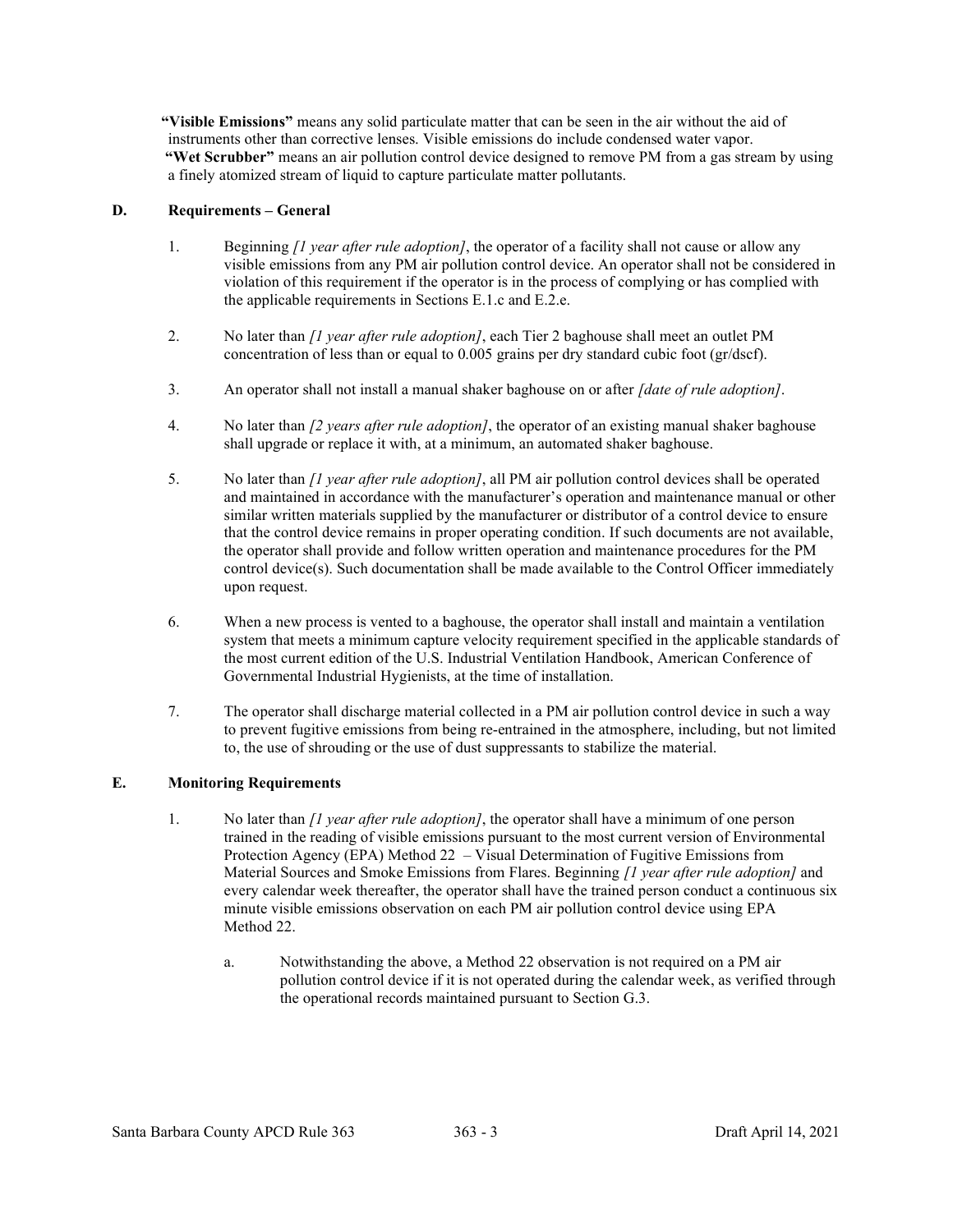- b. To the extent that multiple Method 22 observations can be conducted simultaneously, the operator may observe multiple sources at the same time as long as all of the sources are located in the same field of view of the observer and appropriate records are kept for each observation. If the operator detects any visible emissions during the observation, the operator shall continue the observation on the source with visible emissions and stop the observation(s) on the additional source(s).
- c. If the operator observes any visible emissions exiting a PM air pollution control device at any time, including during a scheduled Method 22 observation, the operator shall implement all necessary corrective actions to eliminate the visible emissions within 24 hours.
	- 1) To verify that the corrective actions were effective, the operator shall complete a new Method 22 observation to ensure no visible emissions are present.
	- 2) If the operator, after taking all corrective actions, subsequently observes visible emissions, the operator shall shut down the PM emitting equipment that vents into the control device until additional steps are taken to prevent the visible emissions.
- d. If the activity being observed is consistently a duration of less than six minutes, then the Method 22 observation shall be for the period in which the activity takes place.
- e. The operator shall maintain records for each observation, and any necessary subsequent action(s) taken to eliminate visible emissions, pursuant to Section G.1.
- 2. The operator of any Tier 2 baghouse shall install, operate, calibrate, and maintain a BLDS, pursuant to the manufacturer's written recommendations, to monitor baghouse performance and ensure compliance with Sections D.1 and D.2.
	- a. The provisions of this section shall apply to any Tier 2 baghouse that is installed on or after *[date of rule adoption]*. The provisions of this section shall also apply to any existing Tier 2 baghouse on or after [1 year after rule adoption].
	- b. Each BLDS shall meet the following minimum requirements:
		- 1) The BLDS sensor must provide an output of relative PM emissions; and
		- 2) The BLDS must have an alarm that will activate automatically when it detects a significant increase in relative PM emissions greater than a preset level and the presence of an alarm condition should be clearly apparent to the facility operator.
	- c. The operator shall install a BLDS that has been certified by the manufacturer to be capable of alarming automatically before visible emissions can be seen in the exhaust of a baghouse and shall set the BLDS to operate at such level. The baseline output for the system must be established as follows:
		- 1) Adjust and maintain the range and the averaging period of the device for the specific application per the manufacturer's written specifications and recommendations; and
		- 2) Establish and maintain the alarm set points and the alarm delay time per the manufacturer's written specifications and recommendations.
	- d. The operator shall perform adequate maintenance and inspections of a BLDS, according to the written specifications and recommendations of the manufacturer, to ensure that the monitor is operating properly at all times.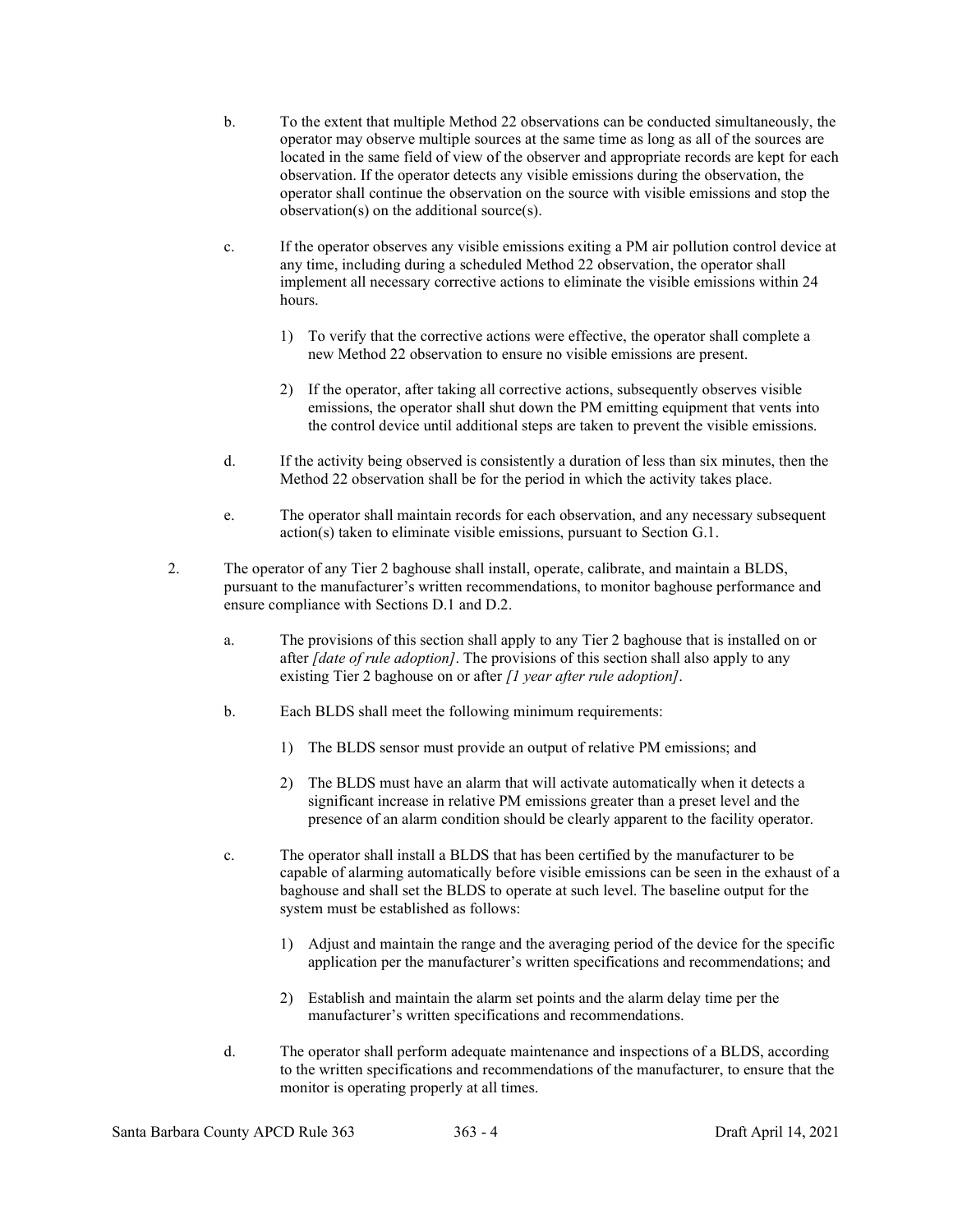- e. If the operator receives an alarm from the BLDS, the operator shall investigate the baghouse and the BLDS, observe if there are any visible emissions from the baghouse exhaust, and take all necessary corrective actions to eliminate the cause of the alarm and any visible emissions. Corrective actions to eliminate the cause of the alarm and any visible emissions shall be performed within 3 hours.
	- 1) The District may allow the operator more than 3 hours to alleviate a specific alarm condition if the operator identifies the issue in the Compliance Plan, adequately explains why it is not feasible to alleviate the condition within 3 hours, and demonstrates that the condition will be fixed as expeditiously as practicable.
- f. The operator shall maintain the filters and operate the baghouse such that the BLDS alarm activation is minimized and the cumulative number of hours of alarm activation within any continuous six-month rolling period do not exceed more than five percent of the total operating hours in that period. If cumulative alarm time exceeds five percent of the total operating hours based on any continuous six-month rolling period, the operator shall shut down the equipment that vents into the baghouse until necessary actions are taken to eliminate the elevated emissions.
- g. The operator shall maintain records for each BLDS pursuant to Section G.2.

# F. Requirements – Source Testing

- 1. The facility operator shall conduct an initial source test on each Tier 2 baghouse no later than  $\mu$  year after rule adoption) to demonstrate compliance with the requirements of Section D.2. Subsequent source tests shall be conducted every five years thereafter.
- 2. In lieu of the initial source test requirements in Section F.1, the facility operator may use the results of a District-approved source test that was performed within the last four years to demonstrate that the Tier 2 baghouse meets the requirements of Section D.2. Subsequent source tests shall still be conducted every five years thereafter.
- 3. The facility operator shall submit a Source Test Plan to the District and obtain District written approval prior to the start of any source test. The Source Test Plan shall be filed with the District at least 30 days before the start of each source test. The District shall be notified of the date of source testing at least 10 days prior to testing to arrange a mutually agreeable test date.
- 4. Source tests conducted to demonstrate compliance with Section D.2 shall be performed by a source test contractor certified by the California Air Resources Board using the following test methods, as applicable:
	- a. Environmental Protection Agency Method 5 Particulate Matter, or
	- b. Environmental Protection Agency Method 17 Determination of Particulate Matter from Stationary Sources.
- 5. The Control Officer may approve in writing an alternative source test method provided that such method is comparable in accuracy to the procedures in Section F.4 and has been approved by the California Air Resources Board or the Environmental Protection Agency.
- 6. At a minimum, three 40 minute test runs shall be performed, and the average concentration from the three runs shall be used for determining compliance unless alternative provisions are specified in the approved Source Test Plan.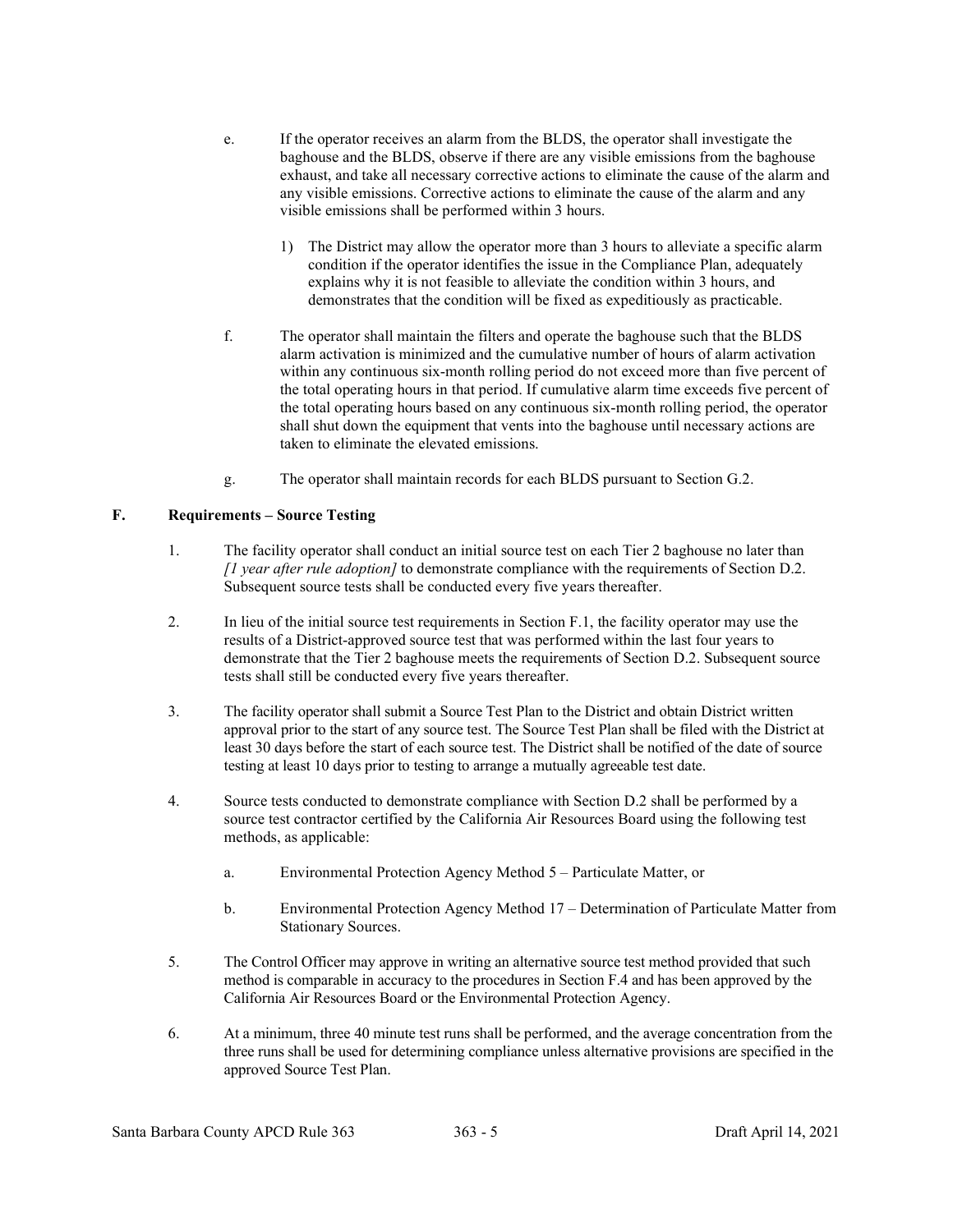7. For each source test performed, a Source Test Report shall be submitted to the District within 45 days of completing the test. PM concentrations shall be reported in grains per dry standard cubic feet (gr/dscf).

## G. Requirements – Recordkeeping

All owners or operators of units subject to this rule shall keep the records listed below onsite for a period of five years and the records shall be made readily available to the District upon request:

- 1. For the purposes of Section E.1, records kept shall include, but not be limited to:
	- a. Observer's name and affiliation;
	- b. Date and time of observation;
	- c. Process unit(s) being observed;
	- d. Observer's position relative to the source;
	- e. Observation duration;
	- f. Whether visible emissions occurred and cumulative amount of time visible emissions occurred during the observation; and
	- g. The date, time, and description of the corrective action taken to eliminate any visible emissions and the name of the person performing the corrective action.
- 2. For the purposes of Section E.2, records kept shall include, but not be limited to:
	- a. Manufacturer specifications for each BLDS;
	- b. Facility representative responsible for maintaining each BLDS;
	- c. Date and time of routine maintenance and inspections conducted on each BLDS;
	- d. The date and time of any alarm, including length of the alarm time, cause of the alarm, and visible emissions observations during and after the alarm;
	- e. The date and time corrective action is completed to eliminate the cause of the alarm and the name of the person performing the corrective action; and
	- f. Cumulative alarm time for each BLDS based on the previous six-month rolling period;
- 3. For each PM air pollution control device, records kept shall include, but not be limited to:
	- a. Daily records indicating the date of occurrence and duration of all startups and shutdowns, including startups after a repair to fix an equipment breakdown or after a scheduled maintenance activity, and
	- b. Annual hours of operation.

## H. Requirements – Compliance Plan

- 1. No later than [6 months after rule adoption], the operator of a facility shall submit a Rule 363 Compliance Plan to the District for review and approval. The Compliance Plan shall include the following:
	- a. A list of all PM air pollution control devices subject to this rule with their District Device ID number;
	- b. A description of each baghouse, including, but not limited to:
		- 1) The number of bags used,
		- 2) The dimensions of the bags,
		- 3) The cumulative filter surface area of the baghouse,
		- 4) The type of filter fabric material used,
		- 5) The filter cleaning method, and
		- 6) The maximum rated airflow capacity of the baghouse system;